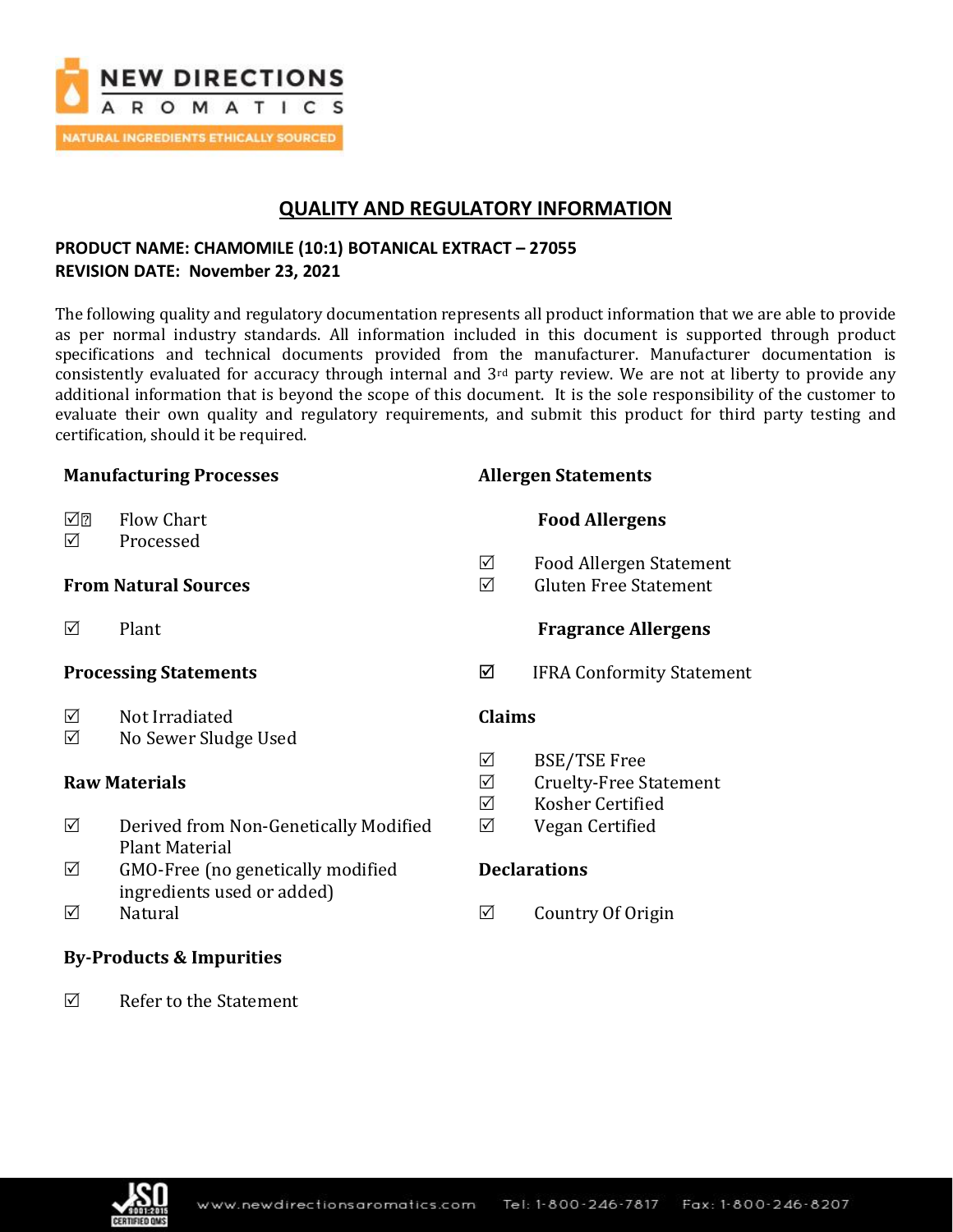

# **FLOW CHART**

## **PRODUCT NAME: CHAMOMILE (10:1) BOTANICAL EXTRACT – 27055**



#### **Disclaimer & Caution:**

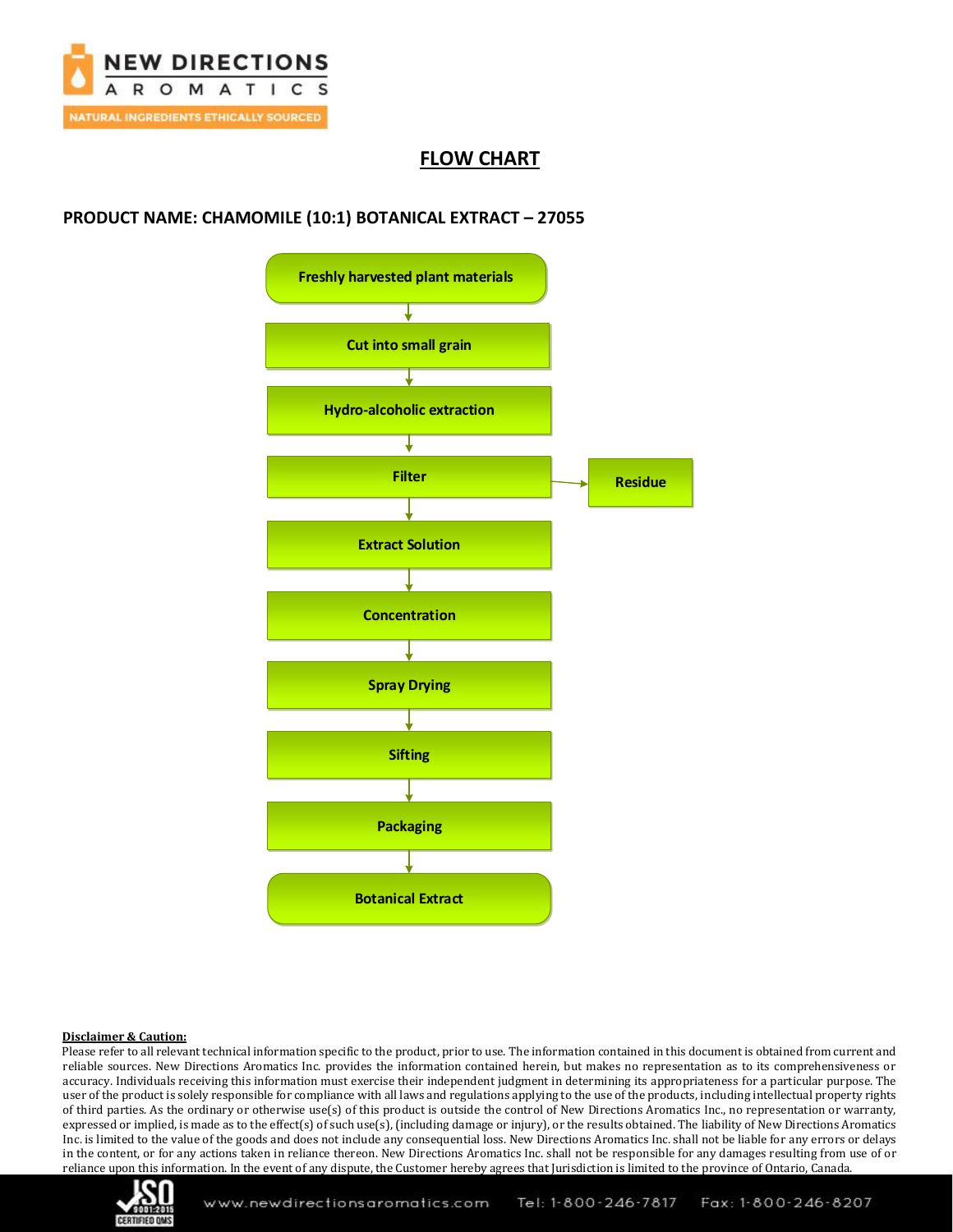

# **NON-IRRADIATION STATEMENT**

## **PRODUCT NAME: CHAMOMILE (10:1) BOTANICAL EXTRACT – 27055**

We hereby declare that, to the best of our knowledge, this product has not been irradiated and does not contain any ingredient that has gone through any irradiation.

#### **Disclaimer & Caution:**

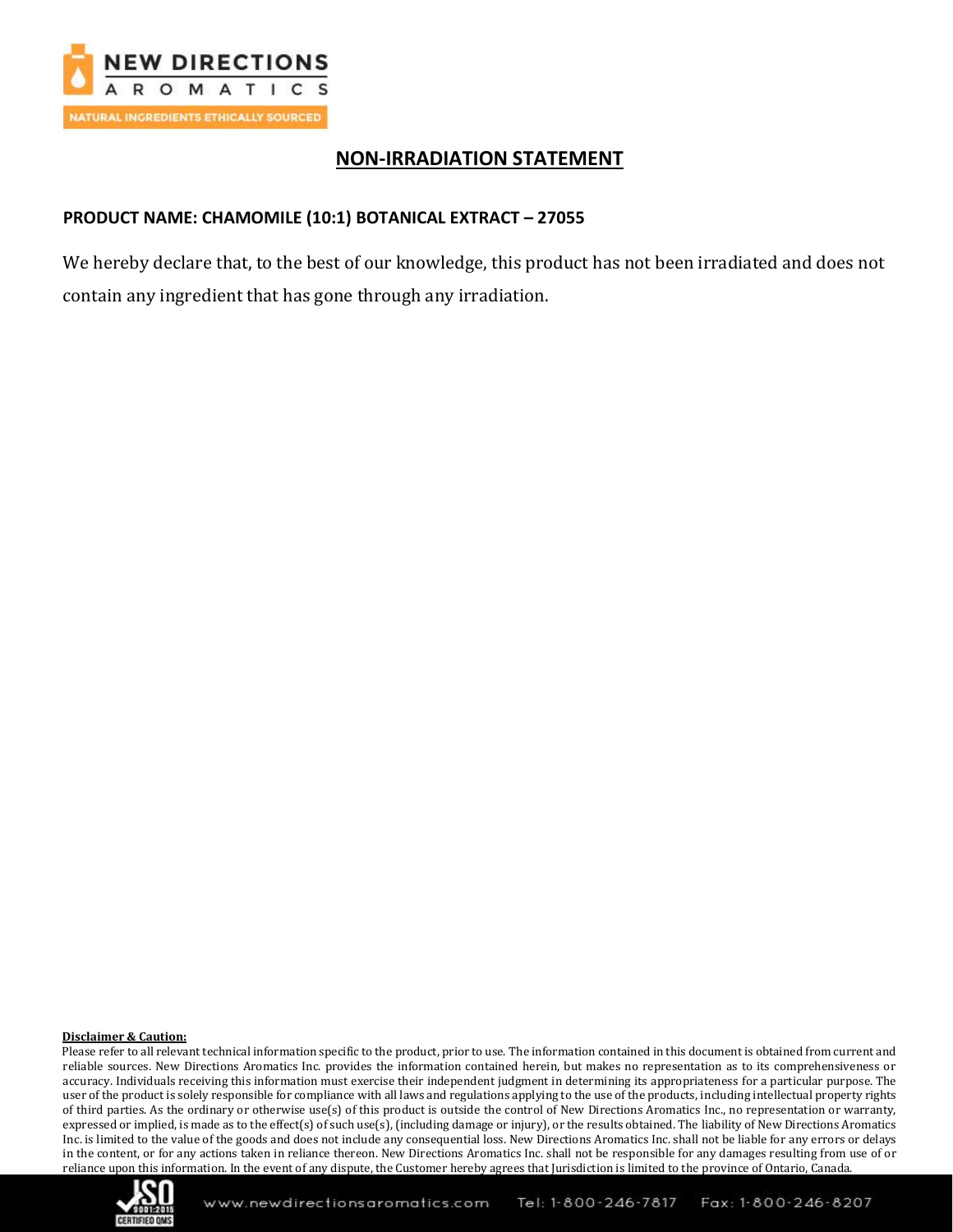

# **SEWER SLUDGE STATEMENT**

### **PRODUCT NAME: CHAMOMILE (10:1) BOTANICAL EXTRACT – 27055**

We hereby declare that this product is free from, and was not processed with, sewer sludge.

### **Disclaimer & Caution:**

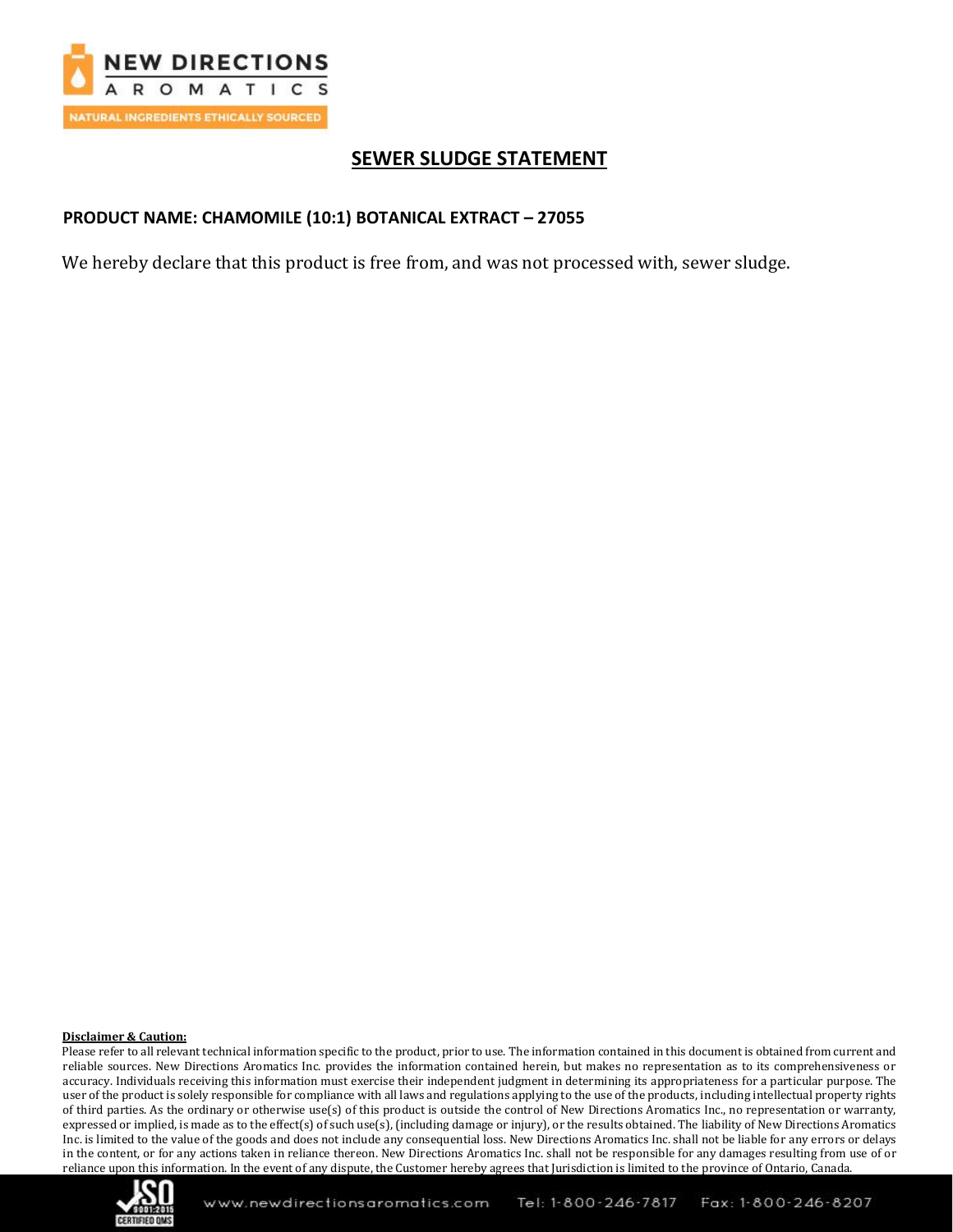

# **GMO STATEMENT**

## **PRODUCT NAME: CHAMOMILE (10:1) BOTANICAL EXTRACT – 27055**

We hereby declare that this product was not produced by gene modification, nor derived from genetically modified organisms. This material does not contain DNA or protein from genetically modified organisms.

### **Disclaimer & Caution:**

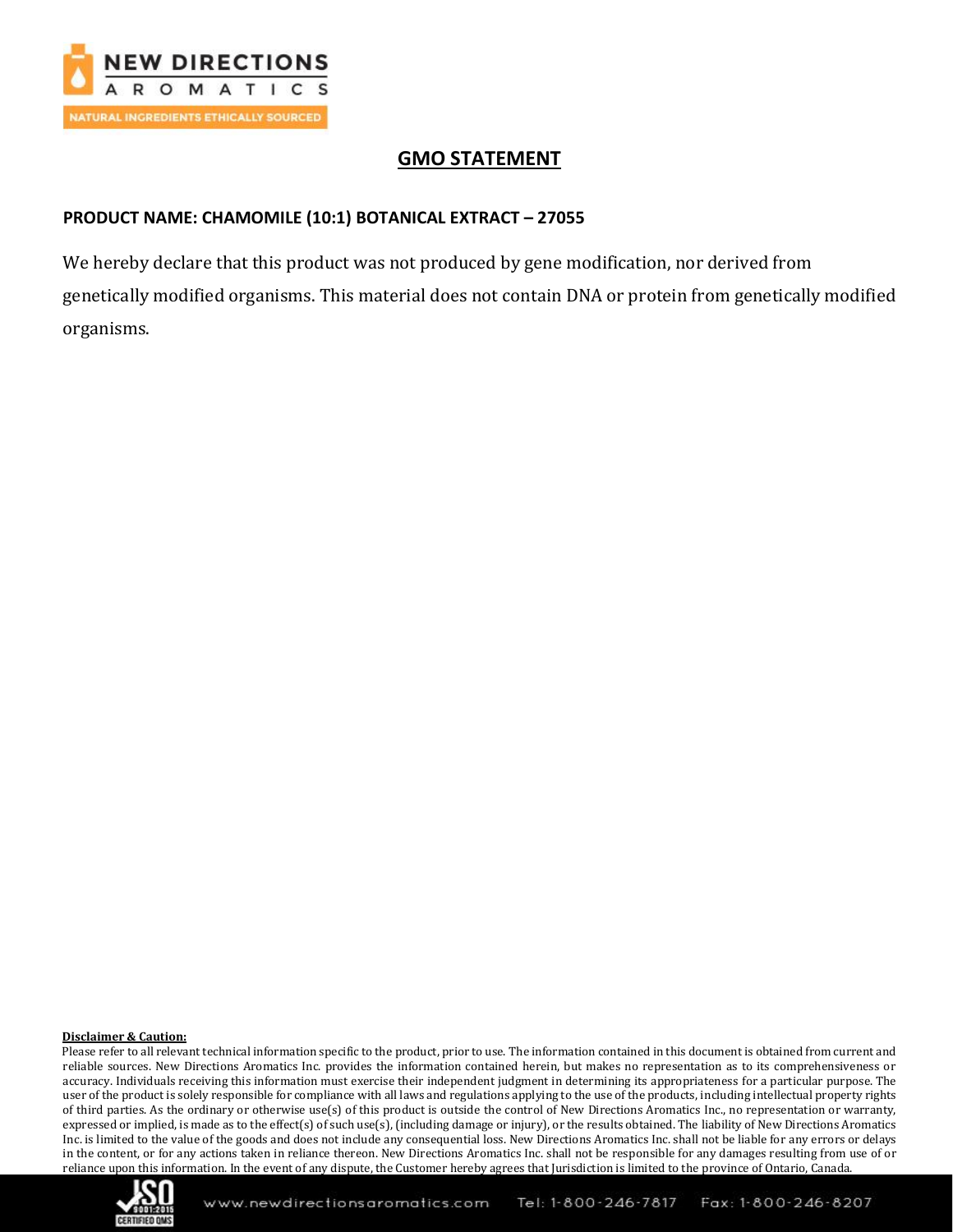

# **NATURAL STATEMENT**

### **PRODUCT NAME: CHAMOMILE (10:1) BOTANICAL EXTRACT – 27055**

We hereby declare that, to the best of our knowledge, this product is 100 % natural.

### **Disclaimer & Caution:**

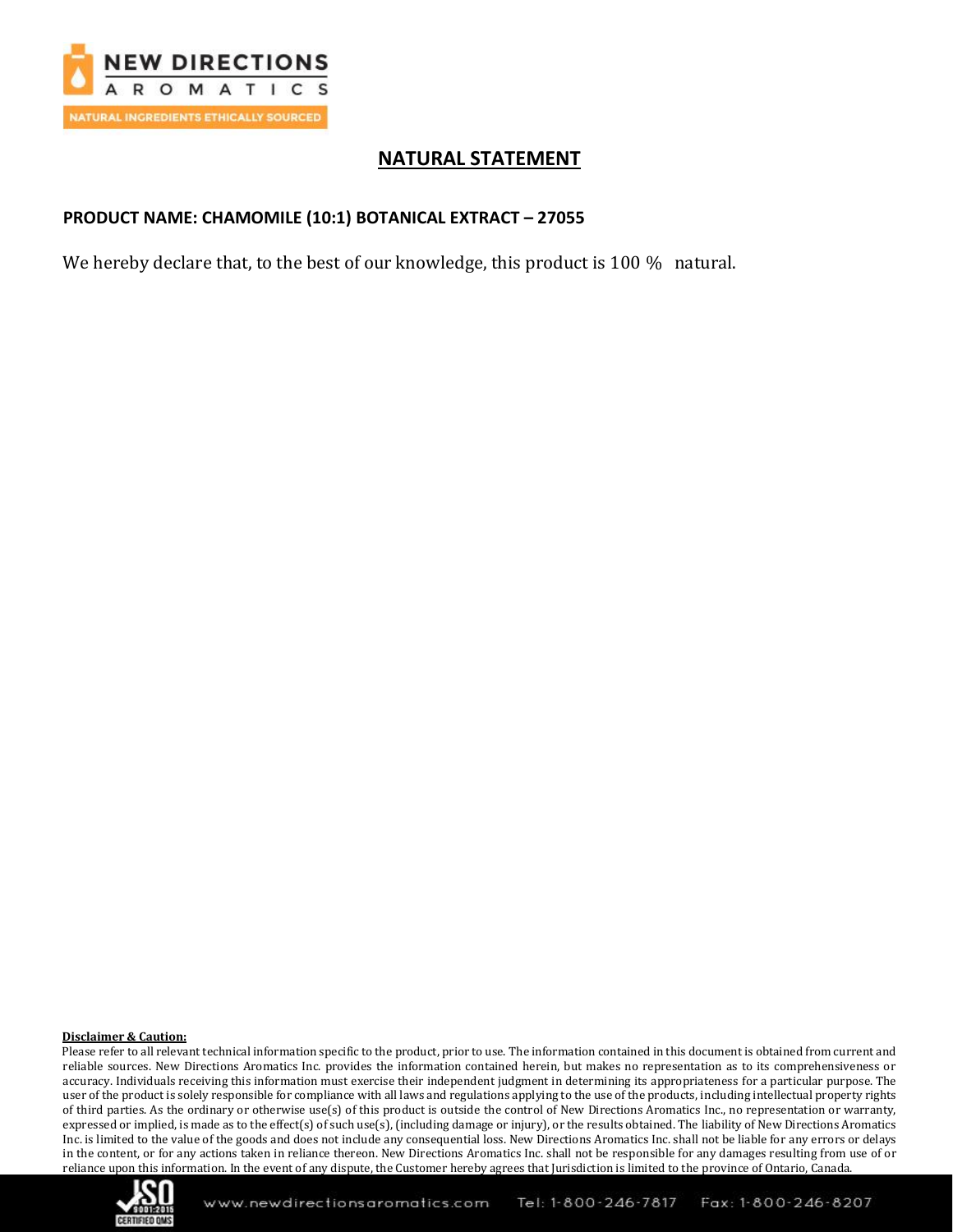

## **HEAVY METALS STATEMENT**

### **PRODUCT NAME: CHAMOMILE (10:1) BOTANICAL EXTRACT – 27055**

We hereby declare that, to the best of our knowledge, this product complies with the following specification in regards to heavy metals:

| Total Heavy Metals | $\leq 10$ ppm |
|--------------------|---------------|
|                    |               |

#### **Disclaimer & Caution:**

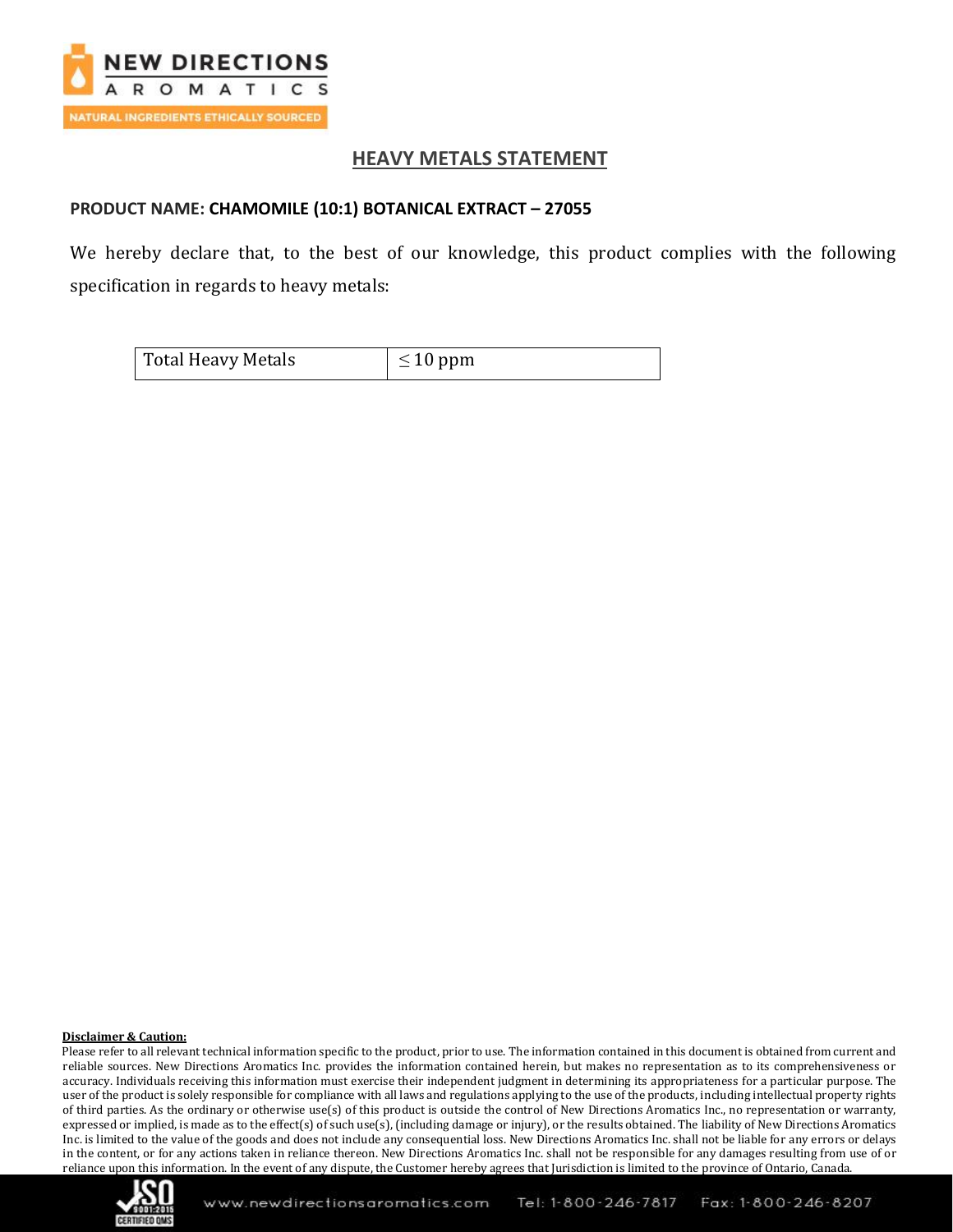

# **BY-PRODUCTS & IMPURITIES STATEMENT**

### **PRODUCT NAME: CHAMOMILE (10:1) BOTANICAL EXTRACT – 27055**

We hereby declare that, to the best of our knowledge, this product does not contain and was not manufactured with any of the following:

- Parabens
- Phthalates
- Pesticides
- **Solvents**
- Volatile Organic Compounds (VOC)

#### **Disclaimer & Caution:**

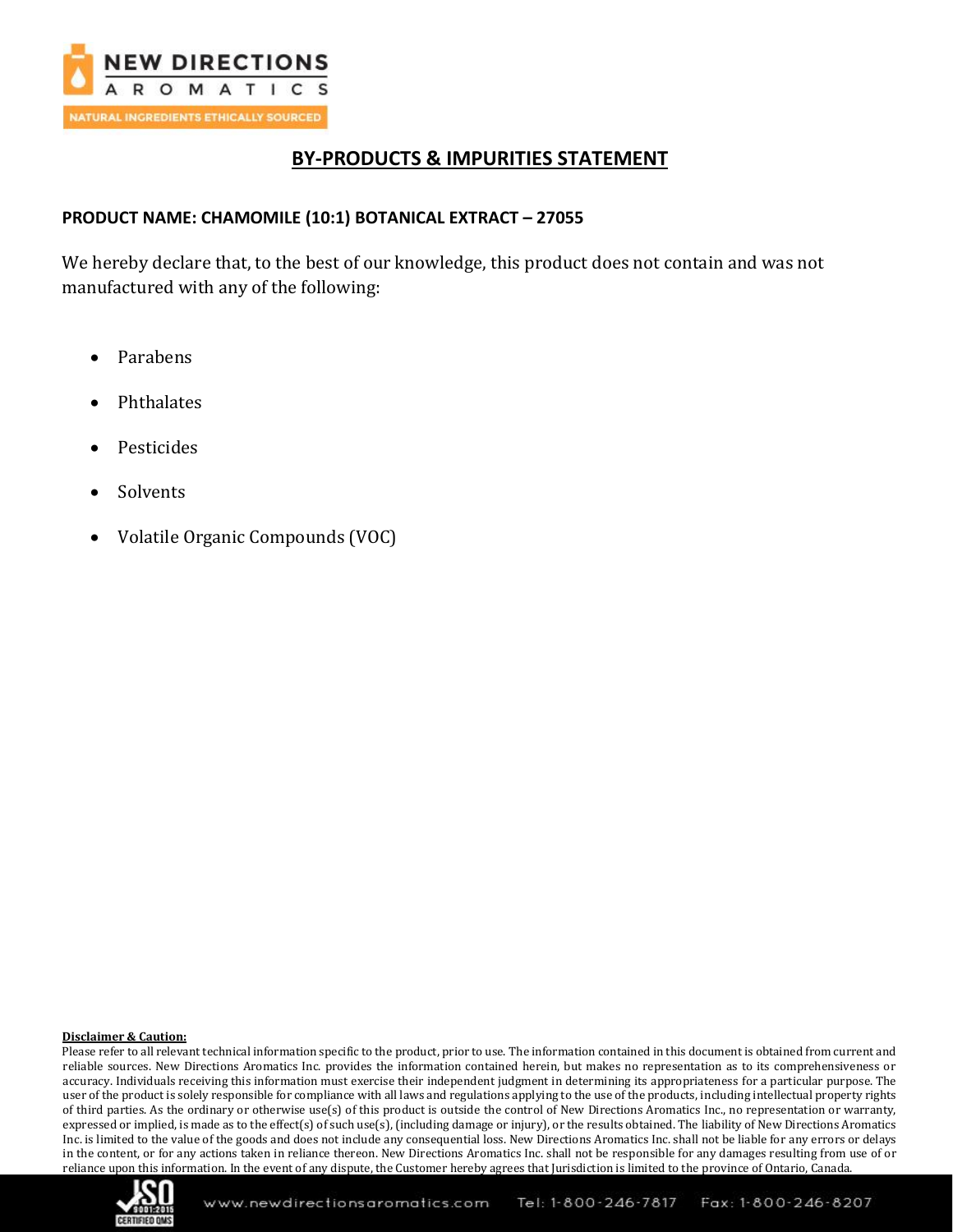

# **FOOD ALLERGEN INFORMATION**

### **PRODUCT NAME: CHAMOMILE (10:1) BOTANICAL EXTRACT – 27055**

| Component                                       | Present in the product |
|-------------------------------------------------|------------------------|
| Peanuts (and/or derivatives,) e.g., protein oil | N <sub>0</sub>         |
| Tree Nuts (and/or derivatives)                  | N <sub>0</sub>         |
| Sesame Seeds (and/or derivatives)               | No                     |
| Dairy (including lactose) or Eggs               | N <sub>o</sub>         |
| Coconut / Palm Fruit                            | N <sub>0</sub>         |
| Gluten                                          | N <sub>o</sub>         |
| Soybeans (and/or derivatives)                   | N <sub>o</sub>         |
| Wheat                                           | N <sub>0</sub>         |
| Fish or their products                          | N <sub>o</sub>         |
| Shellfish or their products                     | No                     |
| Corn                                            | N <sub>0</sub>         |
| Tartrazine                                      | N <sub>o</sub>         |
| Sulphites (and derivatives)                     | No                     |

### **Disclaimer & Caution:**

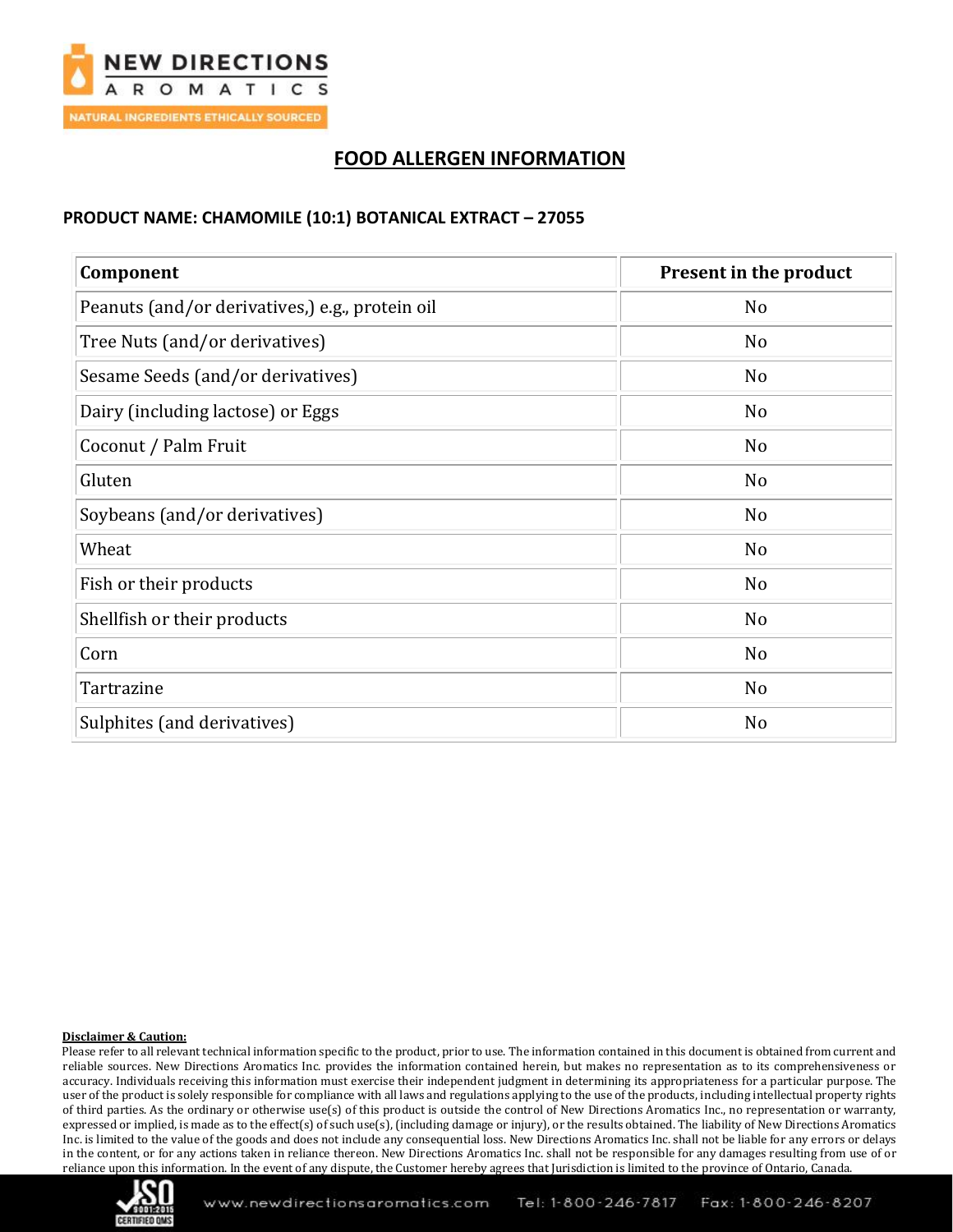

# **GLUTEN STATEMENT**

## **PRODUCT NAME: CHAMOMILE (10:1) BOTANICAL EXTRACT – 27055**

We hereby declare that this product is gluten-free, nor was it manufactured with any ingredients containing gluten.

### **Disclaimer & Caution:**

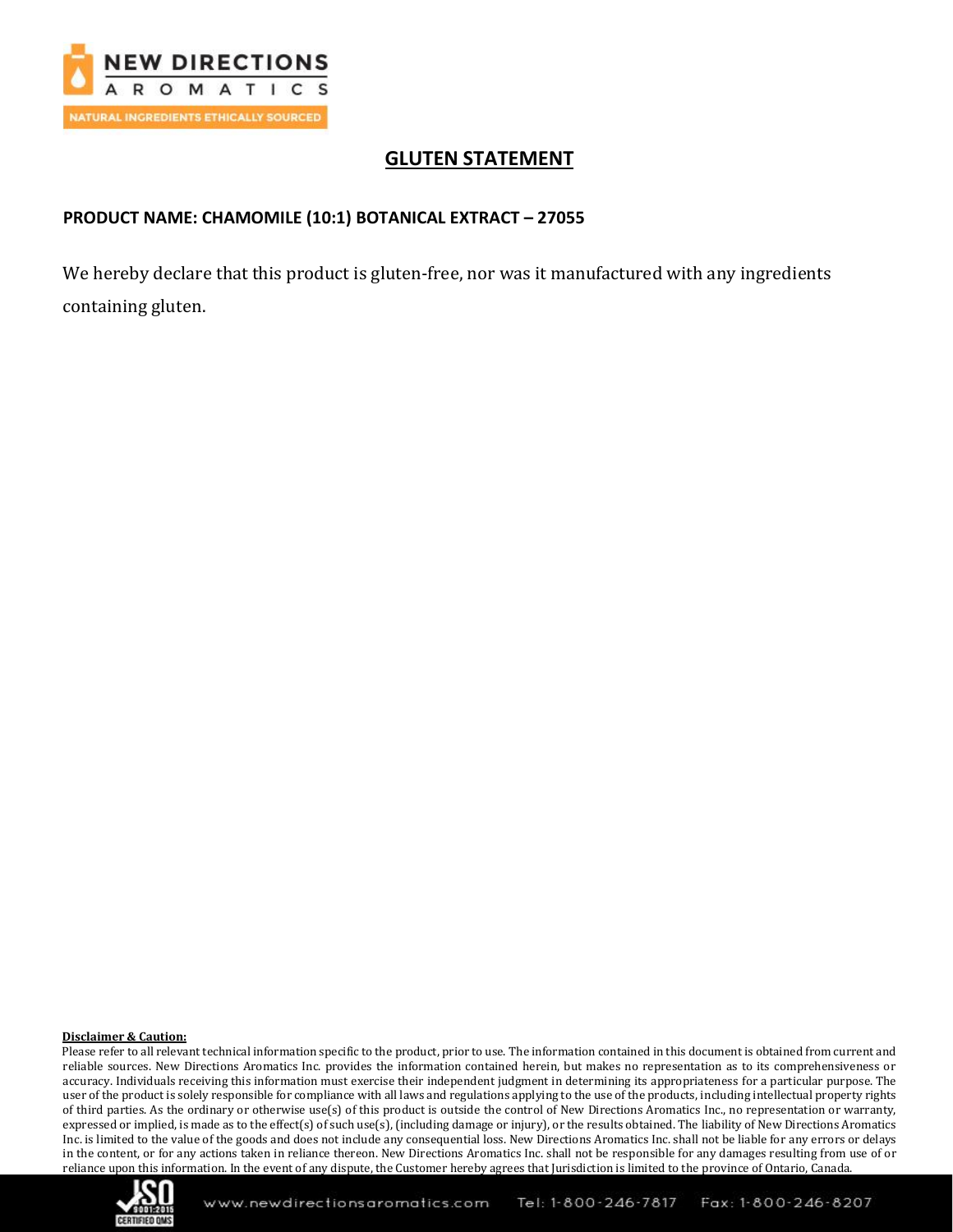

# **IFRA COMPLIANCE STATEMENT**

## **PRODUCT NAME: CHAMOMILE (10:1) BOTANICAL EXTRACT – 27055**

We hereby declare that, to the best of our knowledge, based on processing information and raw materials used, Fragrance Allergens listed in the EU Regulation 1223/2009 Annex III, N0 67-92 are not likely to be present.

### **Disclaimer & Caution:**

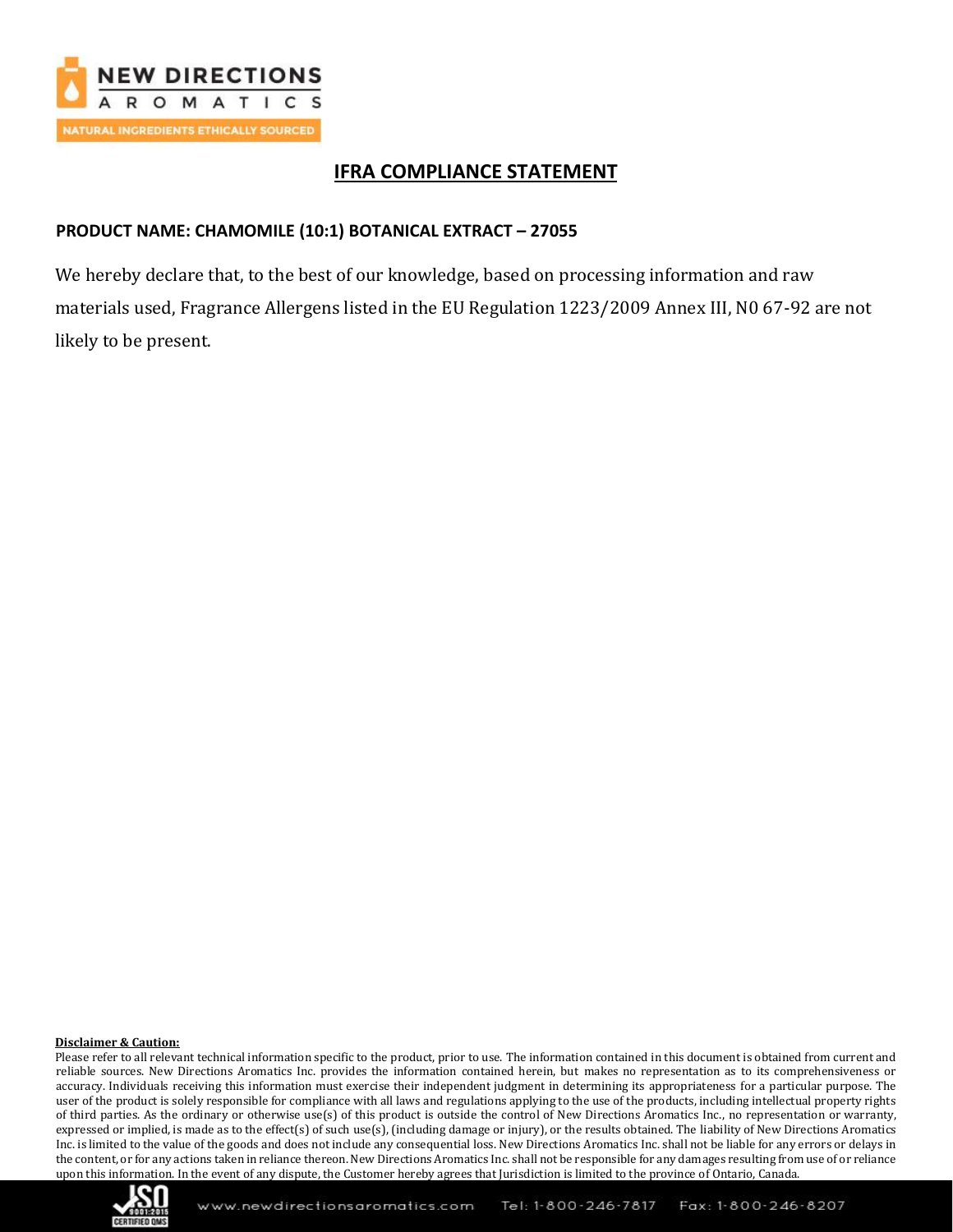

# **BOVINE SPONGIFORM ENCEPHALOPATHY (BSE)/ TRANSMISSIBLE SPONGIFORM ENCEPHALOPATHY (TSE)**

## **PRODUCT NAME: CHAMOMILE (10:1) BOTANICAL EXTRACT – 27055**

We hereby declare that, to the best of our knowledge, this product is free of BSE/TSE.

#### **Disclaimer & Caution:**

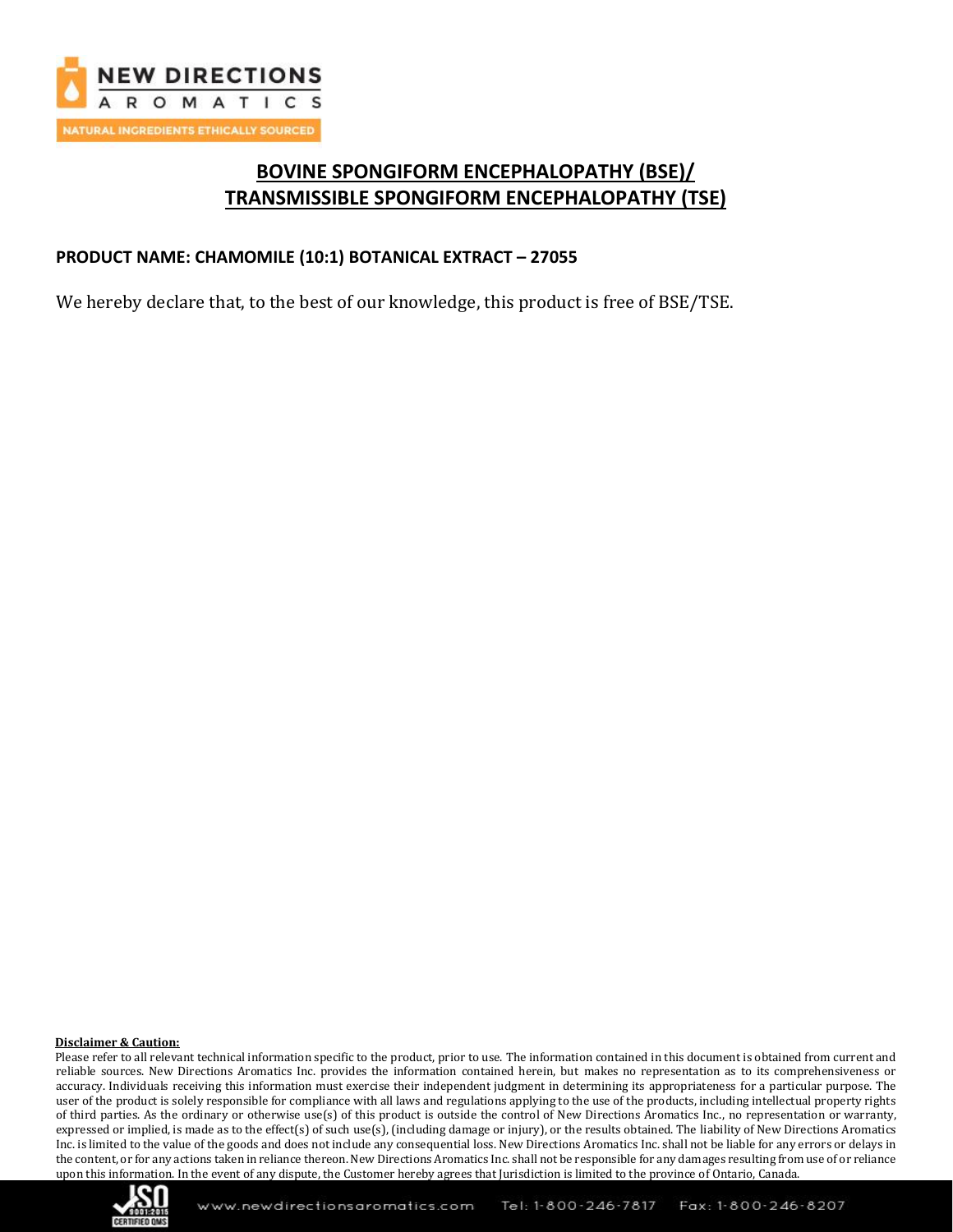

# **CRUELTY-FREE STATEMENT**

## **PRODUCT NAME: CHAMOMILE (10:1) BOTANICAL EXTRACT – 27055**

We hereby declare that, to the best of our knowledge, this product has not been tested on animals.

### **Disclaimer & Caution:**

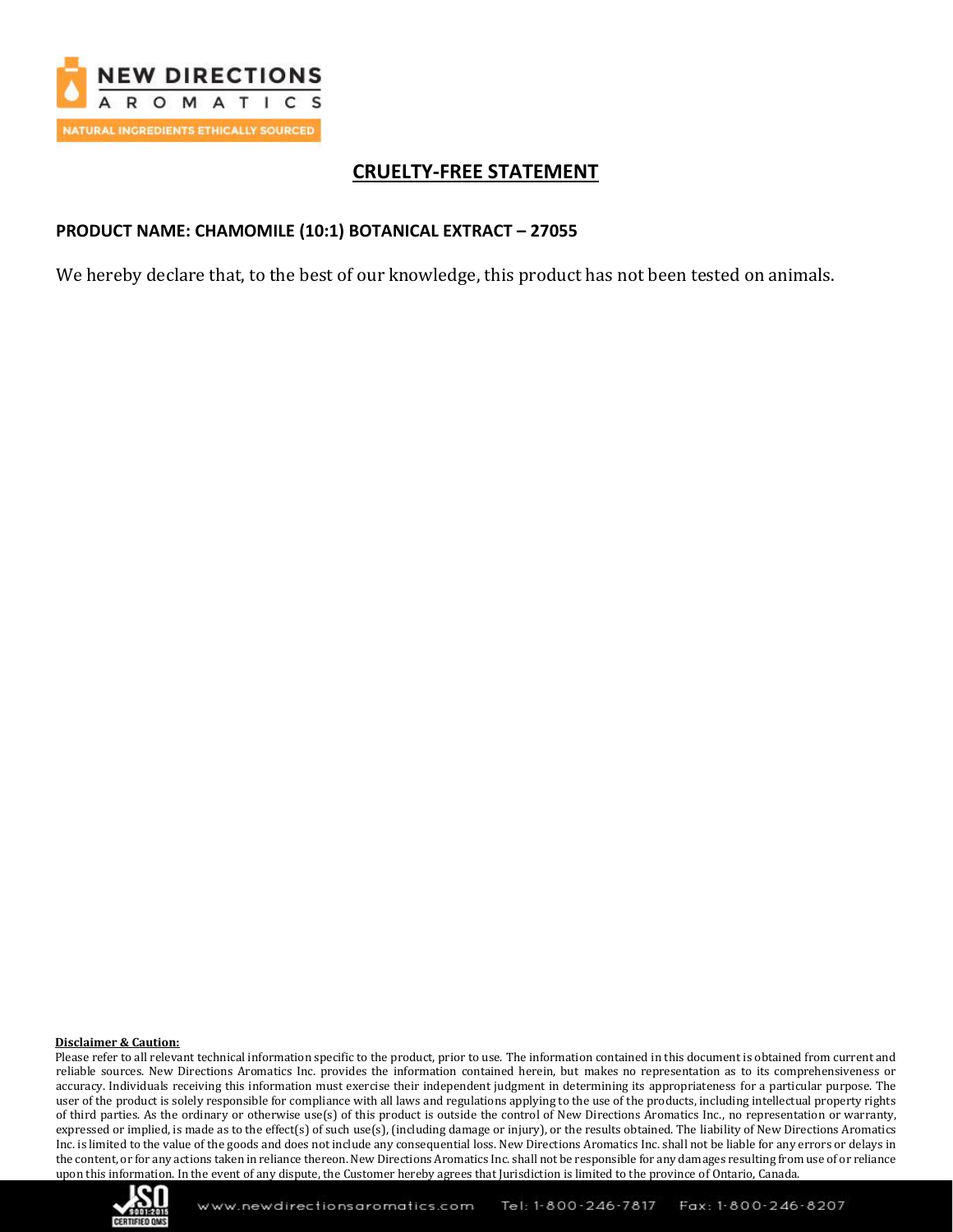

# **KOSHER STATEMENT**

## **PRODUCT NAME: CHAMOMILE (10:1) BOTANICAL EXTRACT – 27055**

We hereby confirm that this product has been certified to Kosher standards.

### **Disclaimer & Caution:**

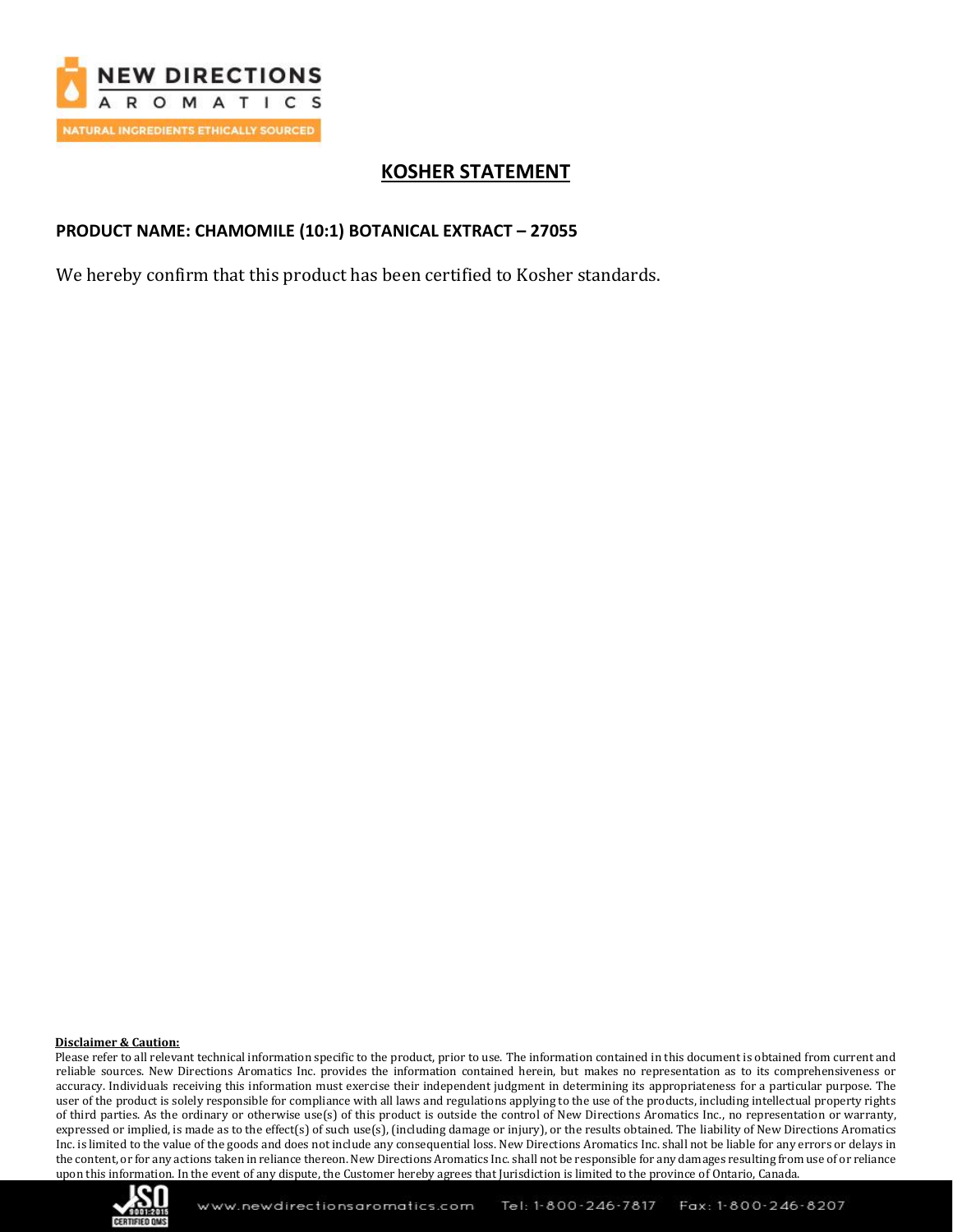

# **VEGAN STATEMENT**

## **PRODUCT NAME: CHAMOMILE (10:1) BOTANICAL EXTRACT – 27055**

We hereby confirm that this product has been certified to Vegan standards.

#### **Disclaimer & Caution:**